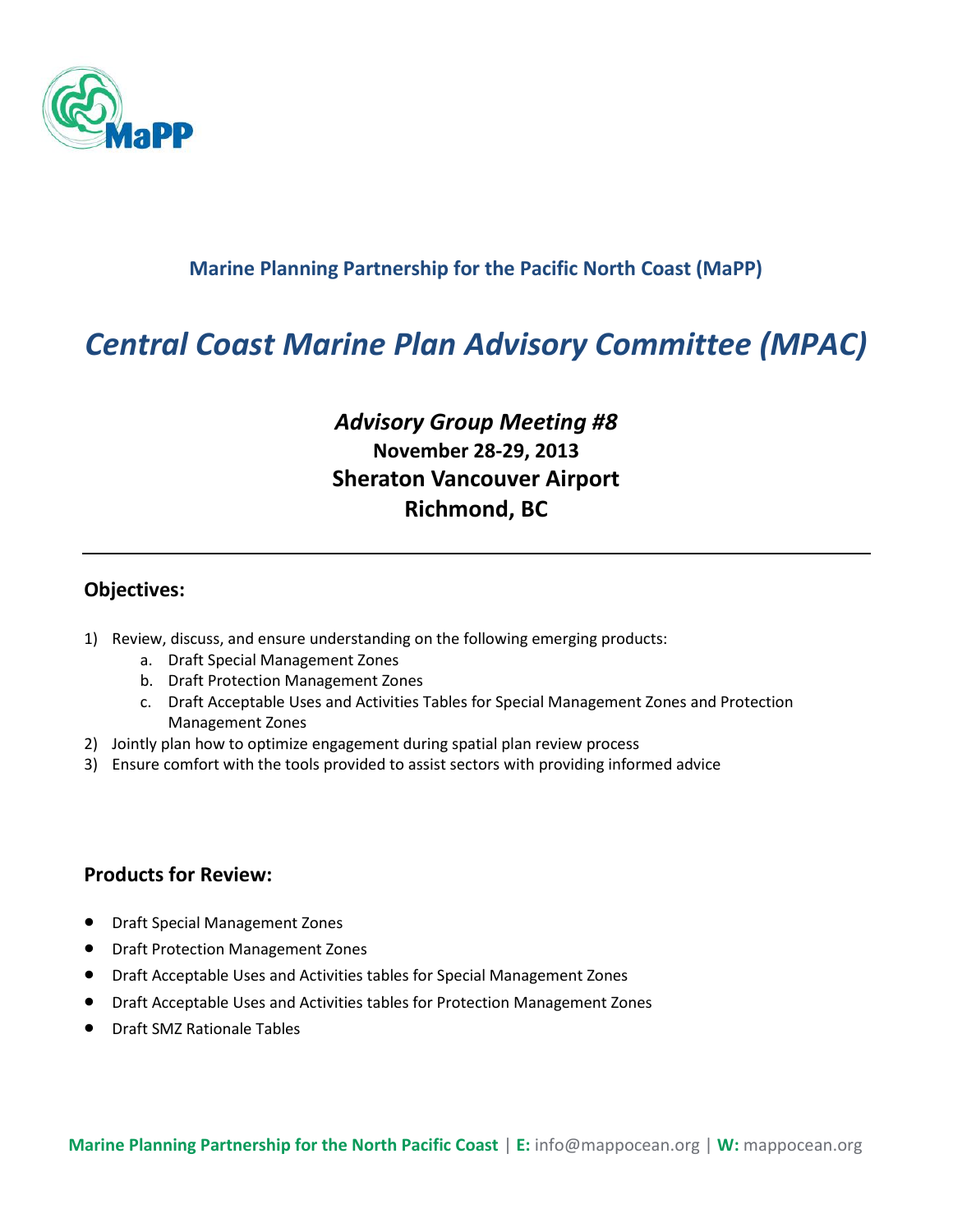

## **Day 1: November 28**

| #   | <b>Time</b>                                                 | <b>Topic</b>                                                                                                                                                                                                                                                                                                                                   |
|-----|-------------------------------------------------------------|------------------------------------------------------------------------------------------------------------------------------------------------------------------------------------------------------------------------------------------------------------------------------------------------------------------------------------------------|
|     | $7:00 - 7:45$                                               | <b>Breakfast and Networking</b>                                                                                                                                                                                                                                                                                                                |
| 1.1 | 8:30-8:45                                                   | <b>Welcome and Opening</b><br>Facilitator/Co-chairs welcoming<br>$\bullet$<br>Location logistics<br>$\bullet$<br>Overview of Agenda<br>$\bullet$<br>Introductions around the room<br>$\bullet$                                                                                                                                                 |
| 1.2 | $8:45 - 9:15$                                               | <b>Updates</b><br>MPAC member updates<br>$\bullet$<br>MPAC membership update<br>$\bullet$<br>Review advice log<br>$\bullet$<br>Science coordinator update<br>$\bullet$<br>Aspatial draft update<br>$\bullet$<br>Scheduling of next MPAC meeting<br>$\bullet$                                                                                   |
| 1.3 | $9:15-11:15$<br>(with 15 min<br>break where<br>appropriate) | <b>Marine Spatial Planning: Background and Process</b><br>Explain process and tools to develop spatial plan to date, and next steps<br>$\bullet$<br>Provide general overview of present draft Spatial Plan: intent, balance, roll up #s<br>$\bullet$<br>MPAC opportunities for feedback - review process and timelines for review<br>$\bullet$ |
| 1.4 | $11:15 - 12:00$                                             | <b>Overview of Protected Management Zone Types</b><br>Outline changes to Acceptable Use Tables<br>$\bullet$<br>Review PMZ types and specific conditions of each<br>$\bullet$                                                                                                                                                                   |
|     | 12:00-1:00                                                  | Lunch - provided                                                                                                                                                                                                                                                                                                                               |
| 1.5 | $1:00-2:00$                                                 | <b>Overview of Protected Management Zone Types</b><br>Con'td<br>$\bullet$                                                                                                                                                                                                                                                                      |
| 1.6 | $2:00 - 4:15$<br>(with 15 min<br>break as<br>appropriate)   | <b>Review Draft Protection Management Zones</b><br>$\bullet$<br>Review example PMZs from each category<br>Feedback: key recommendations, key concerns, gaps?<br>$\bullet$                                                                                                                                                                      |
| 1.7 | $4:15 - 4:30$                                               | Day 1 wrap and look ahead to Day 2                                                                                                                                                                                                                                                                                                             |